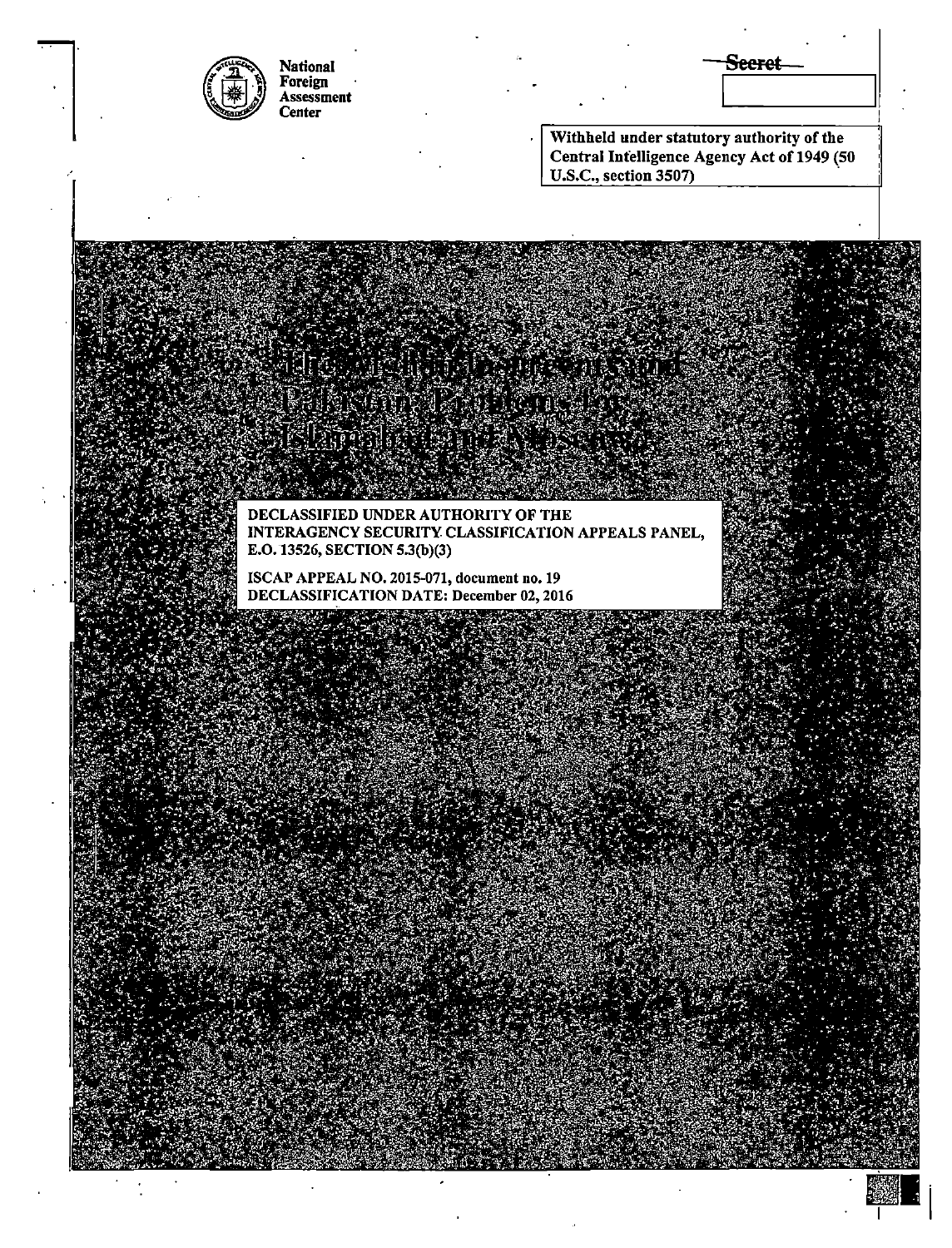$\frac{1}{2}$  Withheld under statutory authority of the  $\frac{1}{2}$   $\frac{1}{2}$   $\frac{1}{2}$   $\frac{1}{2}$   $\frac{1}{2}$   $\frac{1}{2}$   $\frac{1}{2}$   $\frac{1}{2}$   $\frac{1}{2}$   $\frac{1}{2}$   $\frac{1}{2}$   $\frac{1}{2}$   $\frac{1}{2}$   $\frac{1}{2}$   $\frac{1}{2}$   $\frac{1}{2}$   $\frac{1}{2}$ Central Intelligence Agency Act of 1949 (50  $\Box$ ) U.S.C., section 3507)

# National Security Chauthorized Disclosure International Chauthorized Disclosure International Chauthorized Disclosure Information Subject to Criminal Sanctions

| <b>Dissemination Control</b> | <b>NOFORN (NF)</b> | Not Releasable to Foreign Nationals                                                                                      |  |
|------------------------------|--------------------|--------------------------------------------------------------------------------------------------------------------------|--|
| <b>Abbreviations</b>         | NOCONTRACT (NC)    | Not Releasable to Contractors or Contractor/Consultants                                                                  |  |
|                              | PROPIN (PP)        | Caution-Proprietary Information Involved                                                                                 |  |
|                              | NFIBONLY (NO)      | NFIB Departments Only                                                                                                    |  |
|                              | ORCON (OC)         | Dissemination and Extraction of Information<br>Controlled by Originator                                                  |  |
|                              | л.<br>REL          | This Information Has Been Authorized for Release to                                                                      |  |
|                              | FGI                | Foreign Government Information                                                                                           |  |
|                              |                    | Review 20 years from date<br>Derived from multiple sources                                                               |  |
|                              |                    | Withheld under statutory authority of the<br>Central Intelligence Agency Act of 1949 (50<br><b>U.S.C., section 3507)</b> |  |

**All material on this page is unclassified.** 

I '<br>!

 $\vert$ 

 $\vert$ I

 $\vert$ l

 $\ddot{\cdot}$ 

 $\mathbf{r}$ 

I

I

**Ill a** 

医皮肤病毒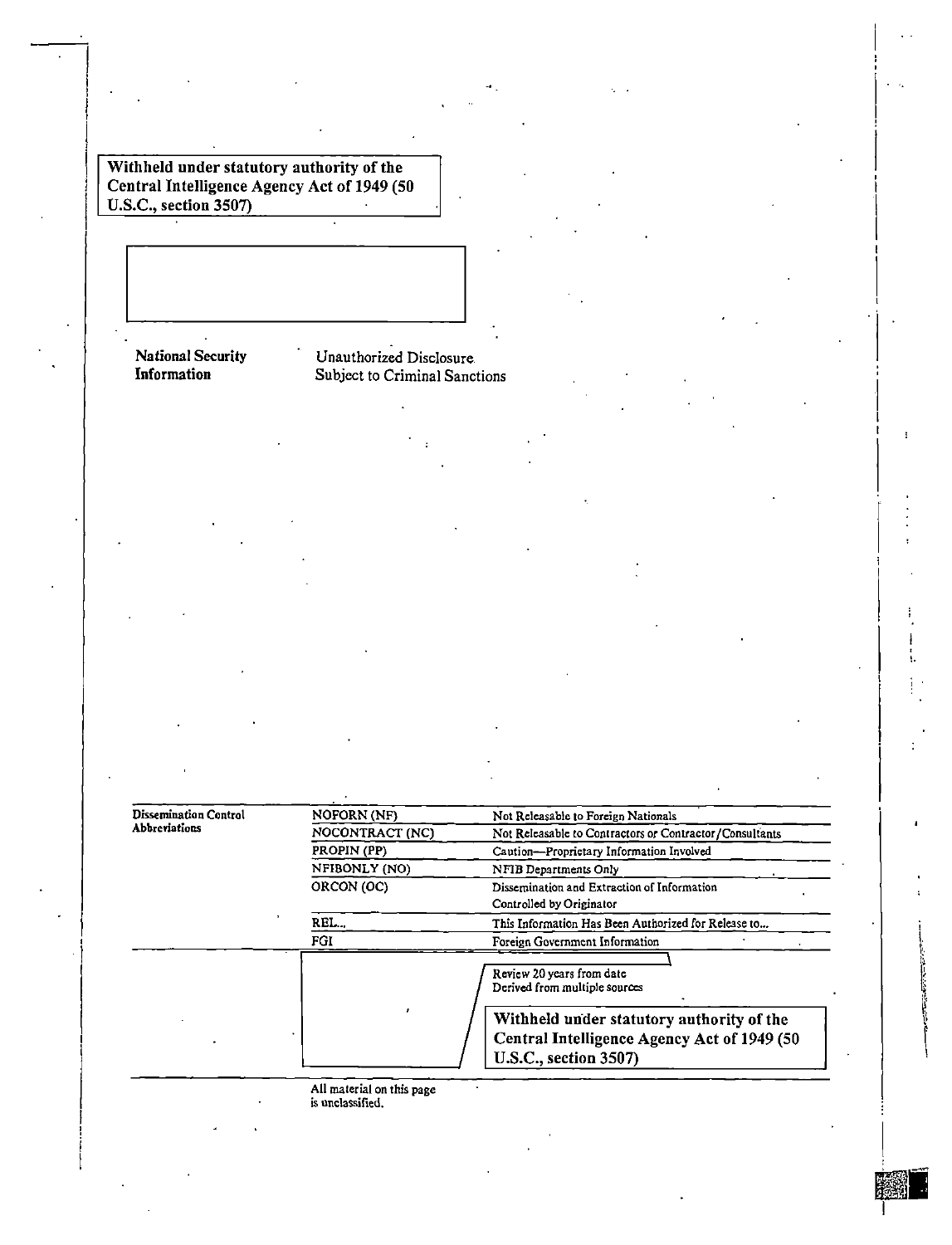**-seeret** 

·. I

!'

 $\vert$ 

### The Afghan Insurgents and Pakistan: Problems for Islamabad and Moscow (u)

........

**Summary** One of Pakistan's immediate worries in the wake of the invasion of Afghanistan is that Soviet operations against rebellious tribesmen there will lead to Soviet incursions into Pakistan.

> So far, the Afghan insurgents have not depended heavily on Pakistan for help or the use of territory. If the Soviets push the insurgents back toward the border areas, however, Pakistani support could become crucial. Pakistan might be unable, even if it were willing, to comply with Soviet demands to: curtail insurgent activity. The Soviets would attempt to deny the use of Pakistan to the insurgents, and Moscow could decide to take military action on Pakistan's side of the border against the insurgents, or even against the! Pakistanis. !

*The above information is· Can/idential.* 

 $\mathbf{i}$ 

*This memorandum was prepared by* **Near East South Asia Division, Office of** *Political Analysis, It NESR-EE Division, Office of Political Analysis, It Political Analysis. and!* I*USSR-EE Division. Office* af*Political Analysis. It was coordinated with the Office* of*Strategic Research and the National Intelligence Officefs for Near East and South Asia and/or USSR-Eastern Europe. Research was completed on: 21 January 1980. Questions and comments are welcome and should be addressed' to Chid)*   $A$ fghan Task Force,

Seeret

I

121 I

Withheld under statutory authority of the Central Intelligence Agency Act of 1949 (50 U.S.C., section 3507)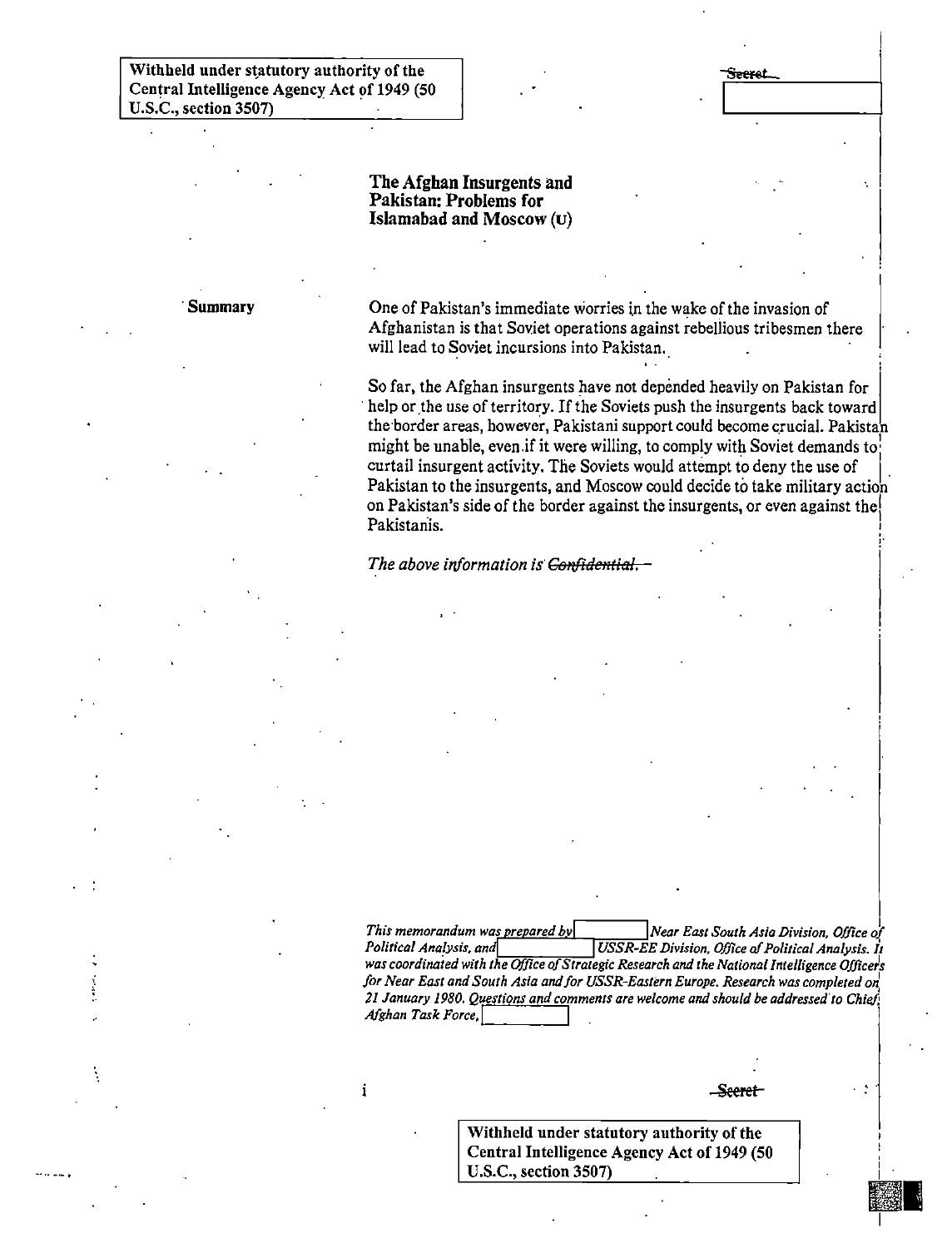

Secret-

ä

经验对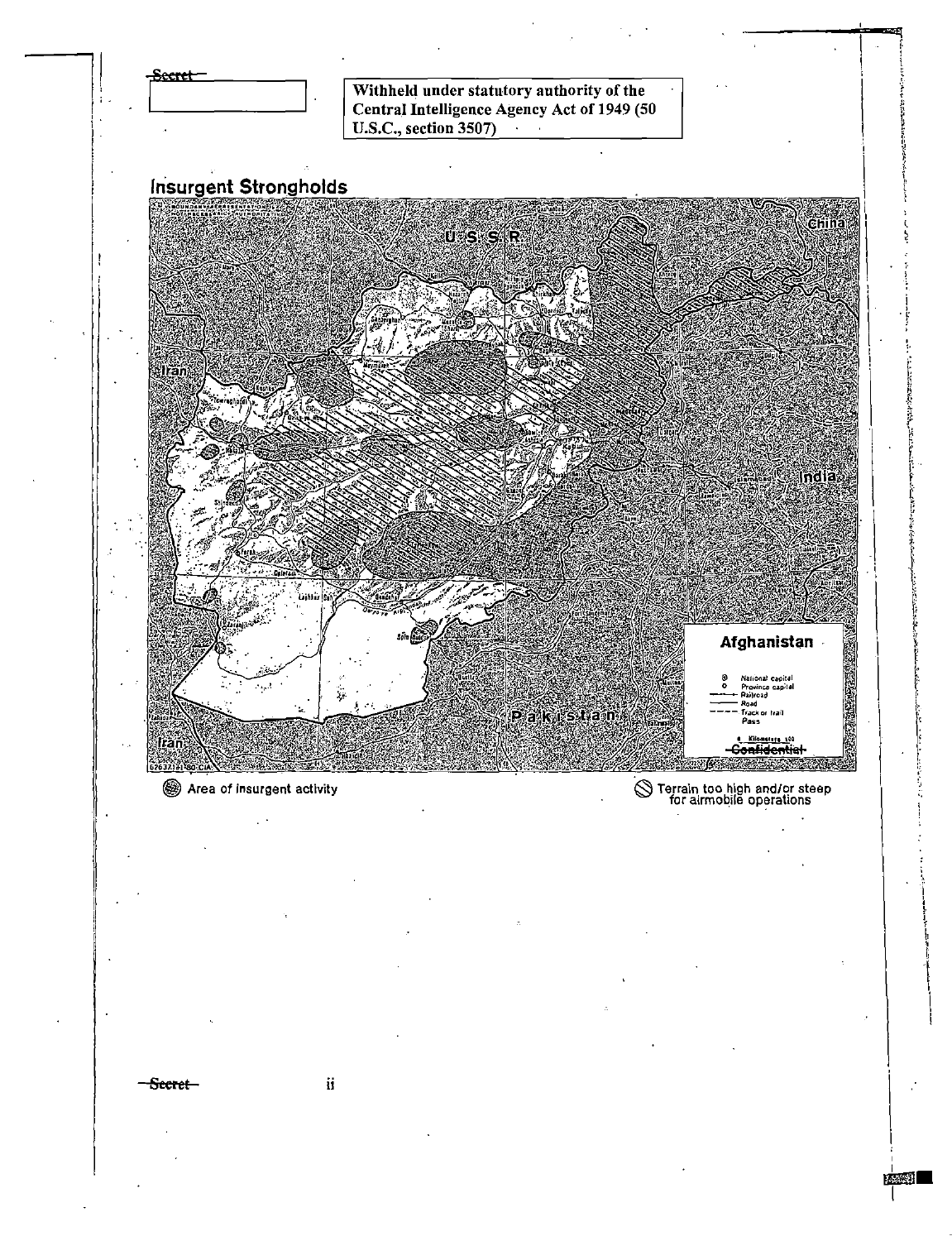Withheld under statutory authority of the -;§S~··~··tt::::\_\_-----,1 I -Central Intelligence Agency Act of 194.9 (50 U.S.C., section 3507)

I

I

. I

|<br>|<br>Refere

I

Illian<br>Illian Illian ann an 1970<br>Illian an 1970

The Afglian Insurgents and Pakistan: Problems for Islamabad and Moscow (u)

#### Insurgent Use of Pakistan

**SASSER CREW STATES** 

Facilities in Pakistan have been useful to the Afghan insurgents but not essential to the survival·of.the rebellion. Aimost all insurgent operations have been launched from within Afghanistan, and much rebel action has taken place in areas that are not contiguous to Pakistan.  $(s)$ 

Although the Afghan tribesmen are able to purchase weapons and ammunition in Pakistan, most of their military supplies were either in their hands before the insurgency began or have been obtained—through desertions and capture—from the Afghan military. Some insurgents probably have been trained in tribal areas in Pakistan and have stockpiled [ military supplies and even taken prisoners to Pakistan. The rebels, however, control enough territory in Afghanistan to obviate the need for bases in Pakistan. (8)

Some exile groups maintain headquarters in Pakistan and use it as a base for directing propaganda at both the Afghan people and the foreign press. The contribution of these groups to the amorphous, tribal-based insurgency in : Afghanistan, however, has been minimal. (s)

Despite repeated public denunciations by Kabul and Moscow of Pakistani aid to the insurgents, there have been no serious border incidents. Crossborder shellings have been brief and ineffective. Occasional air raids have been made by single planes, and their penetration has usually been too shallow to give the Pakistanis time to intercept them.  $(s)$ 

Moscow and Kabul are aware of the risk of pushing Pakistan into retaliatory action or greatly stepped-up aid to the rebels. Although Pakistani leaders have contemplated a military response, so far they have limited themselves to diplomatic protests to avoid increasing tensions with Afghanistan and the  $USSR, \omega$ 

The Afghan refugees—who Pakistani officials predict will soon number half a million--could become a major point of contention. Despite Soviet and Afghan charges, there is no solid evidence that the refugees have played more than a marginal role in the insurgency. Most are the very young or are women and elderly men who are unfit for military action. Although some undoubtedly have joined the insurgents, and insurgent groups have

<del>Sècret -</del>

The Refugees

1.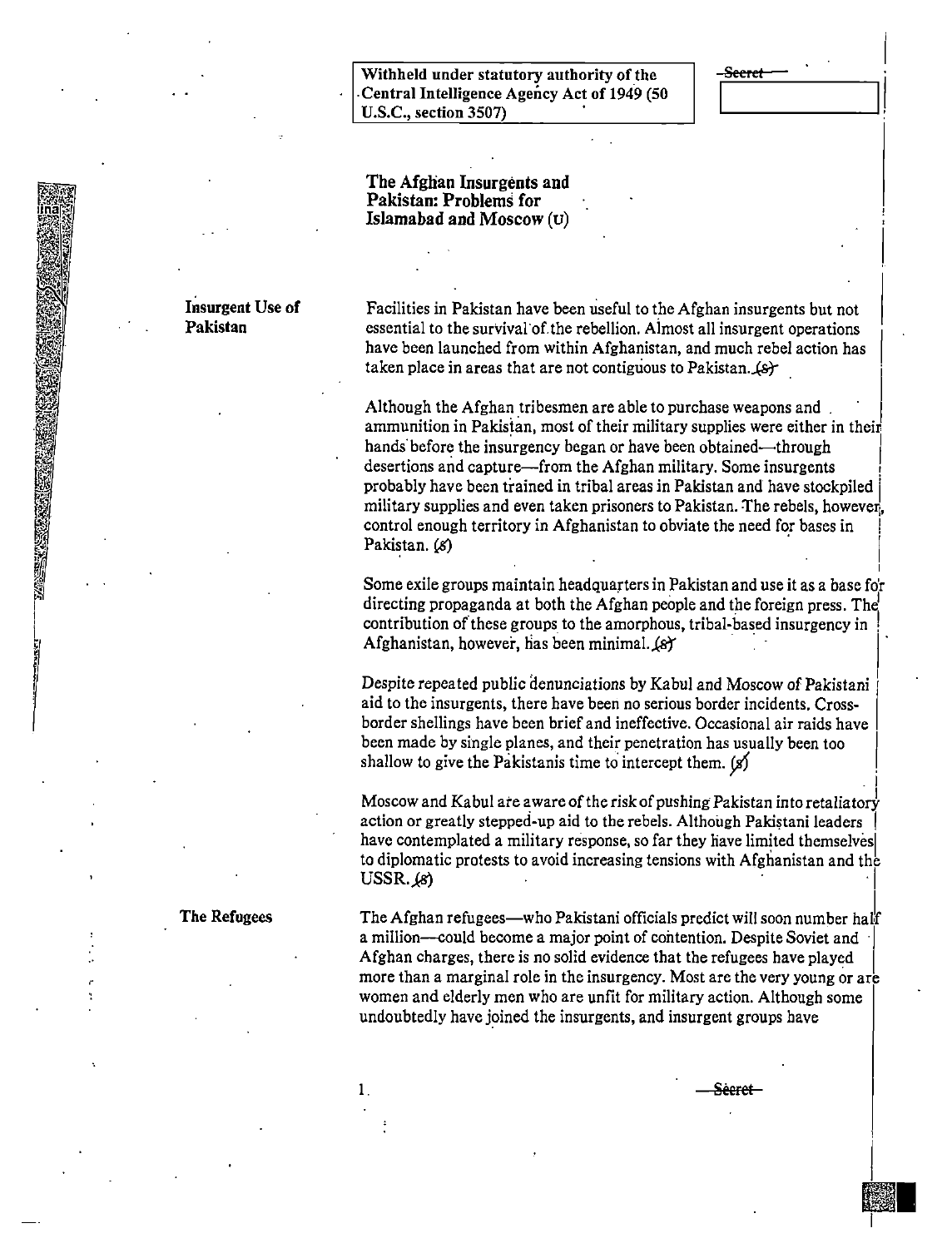Secret

I I.  $\vert$  occasionally entered Pakistan under the guise of refugees, most refugees have fled Afghanistan simply because it became too dangerous. But Pakisiani territory makes an important contribution to the insurgency by providing a safe haven for the families of rebels.  $(e)$ 

The Pakistanis do not have much control over the refugees. Only a small percentage-less than 2 percent by one estimate-live in government camps. Most have either been living with related Pakistani tribes (many tribes live on both sides of the border) or have built numerous encampments without government permission or assistance.  $(e)$ 

The refugees are less of a domestic political problem for Islamabad in the border areas than they would be in heavily settled areas. away from the border. Furthermore, forcible return of the refugees to Afghanistan would be unpopular with fellow Pathans in Pakistan, would probably be resisted by the refugees, and might reduce their number only temporarily.  $(\mathcal{L})$ 

In the past, despite the formation of several short-lived fronts, rivalries among the various exile groups have limited their effectiveness. Now under pressure from both the Pakistani Government and events in Afghanistan, the groups appear to be moving toward a more lasting coalition that could lead to the formation of an Afghan government-in-exile. Although such a coalition would have major difficulties in directing insurgent activities in Afghanistan, it could serve as a more effective channel for foreign assistance to the insurgents. The establishment of a government-in-exile, moreover, would inevitably undercut the legitimacy of the Soviet-backed regime in Kabul. $~4$ 

Establishment of a government-in-exile in Pakistan would annoy the Soviets. Pakistan is clearly able to prevent the exiles from operating openly in Peshawar, the major city near the Afghan border. Moscow and Kabul could hardly view the establishment of a government-in-exile on Pakistani soil as anything but an indication of increased Pakistani support for the insurgency.  $(e)$ **Problems for**<br> **Problems for the supply in the supply in the supply in the supply in Peshawar, the major city near the Afghan border. Moscow and Kabul<br>
<b>Problems for** Exercise 2.1 The Pakistan is clearly able to prevent t

**Islamabad ...**  $\vert \bar{z} \vert$   $\vert \bar{z} \vert$  of arms to the insurgents from Pakistan. Although the Pakistani Government may have indirectly supplied some weapons to 'the insurgents through related Pakistani tribes, most of the military supplies obtained in Pakistan by the insurgents have been purchased from private dealers.  $[s]$ 

:<br>!<br>!

 $\overline{\phantom{a}}$ I.

i.

I

ئى တ္

**Seeret** 2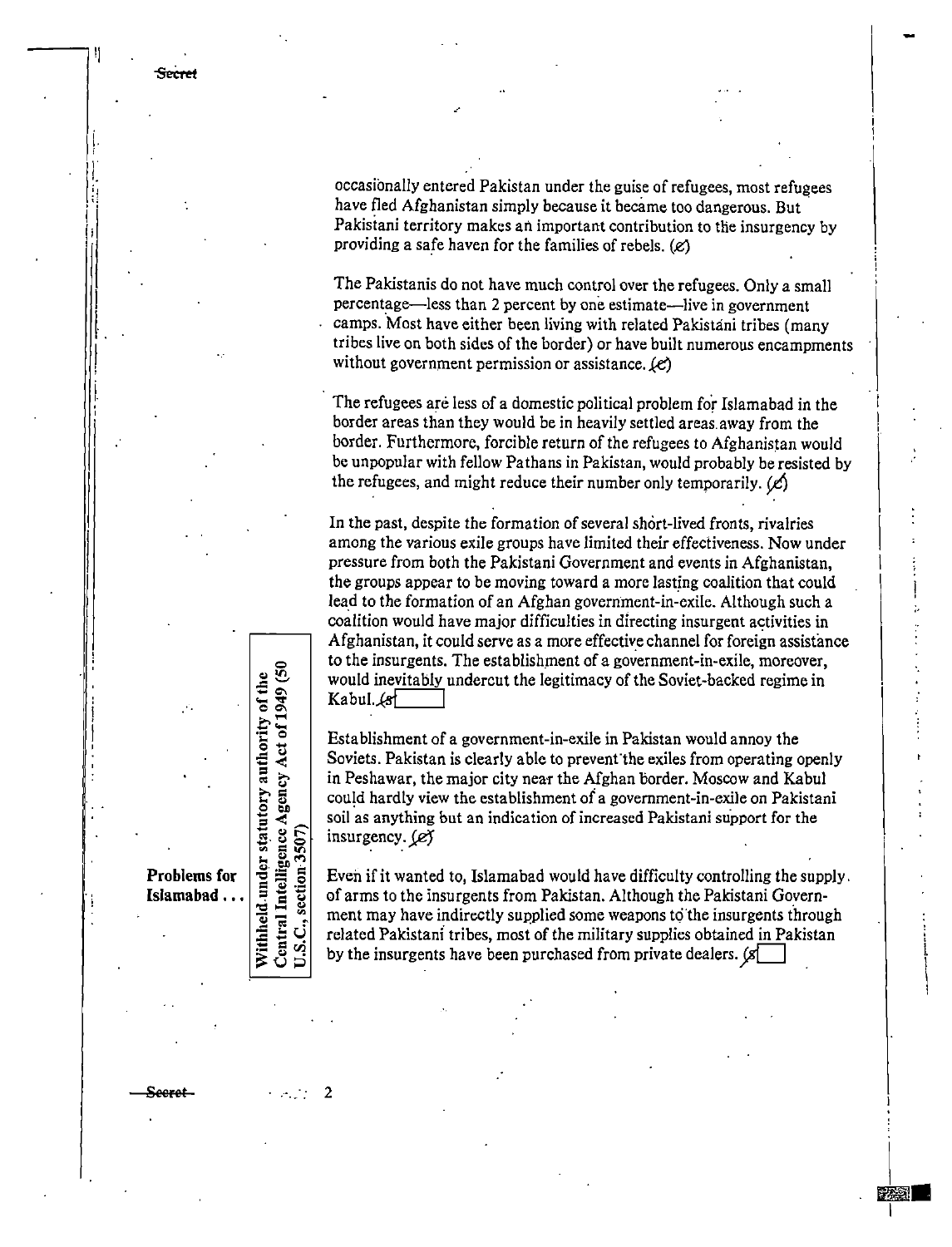Both the manufacture and sale of Pakistani copies of foreign arms take place in areas where many Pakistani laws do not apply and where enforcement has always been difficult. Although the Pakistani Government could clamp down on the arms trade—which operates openly—it would risk a backlash in tribal areas, and Islamabad could not eliminate manufacturing and smuggling completely. (e)

Pakistan would also have difficulty restricting the use of Pakistani territory by insurgent groups. Most of the border is uncontrolled and unmarked. It is ignored by the tribesmen who seasonally migrate across it. Pakistan could make cross-border movements more difficult, but only with considerable effort and by moving more military units to the Afghan border. This could lead to clashes with the insurgents and with Pakistani Pathans, who are always sensitive to government control in the North-West Frontier Province. The government might be criticized more widely in Pakistan for appearing to knuckle under to the Soviets. (e)

Any Pakistani effort to crack down on insurgent activity could also bring foreign criticism. In Islamic countries—including those important to Pakistan, such as Saudi Arabia and Iran—this action would be seen as aiding the Communist effort to suppress Islam. (e)

The question of how to deal with insurgent use of Pakistan already seems to be preoccupying Moscow. The Soviets have publicly charged that the insurgents are making extensive use of Pakistan and receive substantial foreign support there. Moscow may have an exaggerated notion of the support the insurgents are receiving. In any event, Moscow is undoubtedly concerned that the United States and China will use Pakistan to funnel supplies to the rebels. (e)

At least in the short term, while Soviet forces are involved in consolidating their hold in Afghanistan, border raids by the Soviets are unlikely. At an official level, Moscow—anxious to avoid pushing Islamabad further toward the United States—is now seeking cooperation from Pakistan on the increased in Saving that the Soviet presence in Afghanistan poses no<br>insurgent issue and saying that the Soviet presence in Afghanistan poses no threat to Pakistan. The Soviets, however, have coupled this approach with pressure to close the border and move Afghan refugee camps away from the frontier. Soviet officials also are spreading the word that Moscow reserves the right to take military action against the rebels in Pakistan. It is possible, that if Moscow thought President Zia was about to decide to increase support for the rebels, the Soviets might undertake a military action against Afghan targets in Pakistan to indicate the danger of such a course.

3

Withheld under statutory authority of the Central Intelligence Agency Act of 1949 (50 U.S.C., section 3507)

 $-$ Secret

## and for Moscow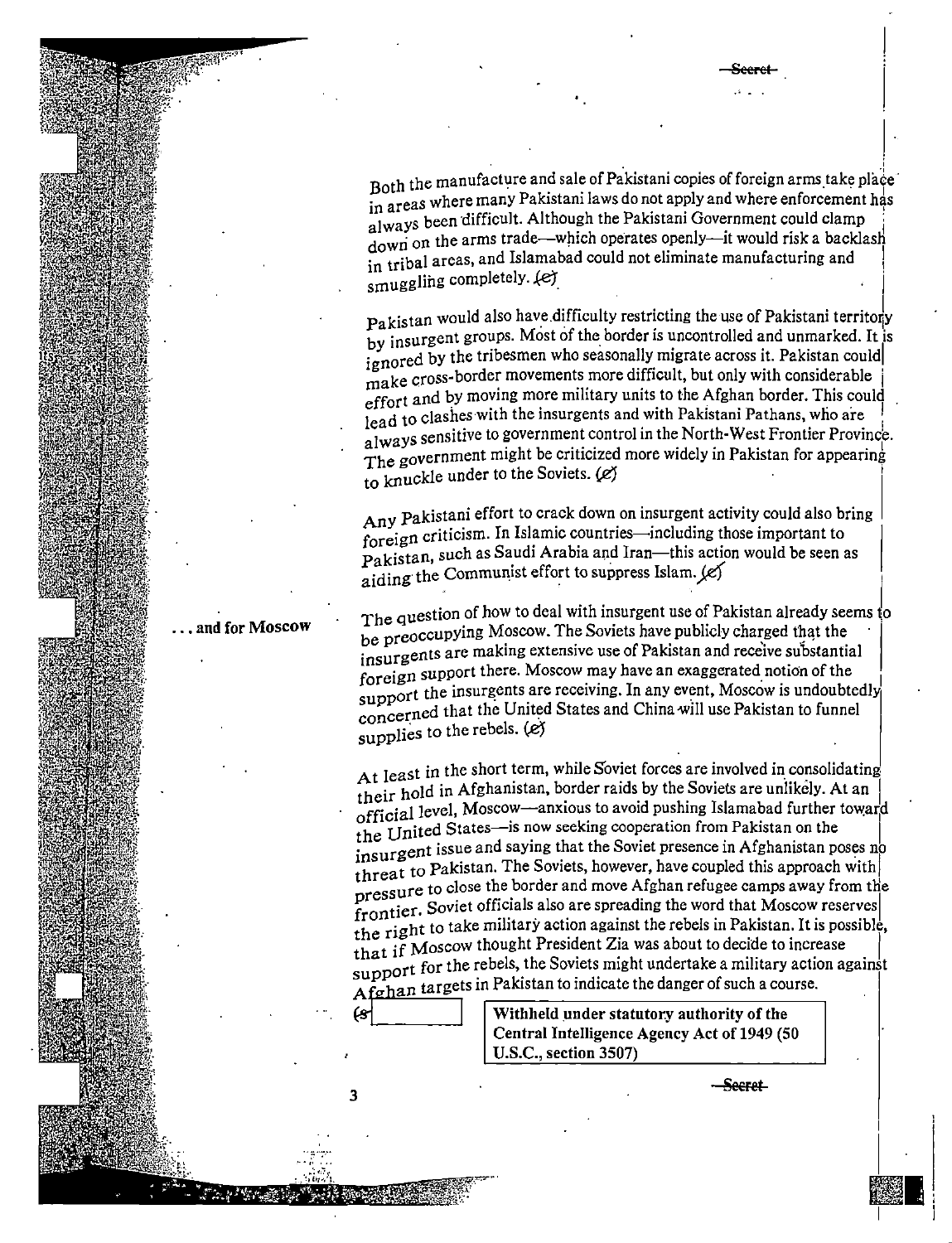#### -Seeret-

Withheld under statutory authority of the Central Intelligence Agency Act of 1949 (50 U.S.C., section 3507)

> The Soviets reportedly have already been involved in discussions with the Afghans that could presage eventual Soviet military operations along the border. Senior Soviet military advisers have reportedly discussed with their Afghan counterparts contingency preparations for the rapid movement of Soviet troops to the frontier. They also have intensified intelligence collection operations against Pakistan. (8"

> Over the longer term, it seems likely that Moscow will become involved in protracted efforts to quell the insurgency in Afghanistan. In such circumstances, the Soviet interest in curtailing insurgent use of Pakistan is likely to mount. If Soviet counterinsurgency efforts are fairly successful, they probably will force many rebels along Afghanistan's eastern frontier to flee and make them more dependent on facilities in Pakistan. On the other hand, the more difficult and costly the anti-insurgent campaign becomes for the Soviets, the more pressure there will be on Soviet political leaders to authorize military action into Pakistan. In either case, the Soviets may conclude that an effective end to the rebellion would depend on the elimination of a safe haven in Pakistan for the insurgents.  $(\mathscr{L})$

> Initially, Moscow would intensify pressure on Pakistan to deny its territory to the insurgents. If Pakistan were to defy Soviet demands or become more extensively involved in supporting the insurgents, the Soviets might take more aggressive action. Given the damage to the Soviets' international position that has resulted from the Afghan invasion. Moscow is unlikely to be significantly constrained from such action by anything short of the threat of military counteraction. Comments by Soviet officials already have suggested the justification the Soviets might make. They have said that Pakistan is unable to control the Afghan refugees and that Moscow, therefore, would have to do the job for Islamabad. (8)

**Soviet Military Options** 

Moscow's first military response might be to try to seal the Pakistani-Afghan border. This would be a very difficult task since the long border is  $\theta$ . crossed by trails at thousands of points. The high altitude and difficult terrain—particularly north of the Khyber Pass—and the prospect of nighttime movement by the rebels limits the effectiveness of Soviet airpower and mobility. The Soviets, however, could control movement through the main passes. The Soviets probably would also be able to disrupt the movement of large groups and substantial amounts of supplies, but so far the insurgents have not had to depend on an extensive logistics system.  $(e)$ 

> Withheld under statutory authority of the Central Intelligence Agency Act of 1949 (50 U.S.C., section 3507)

Seeret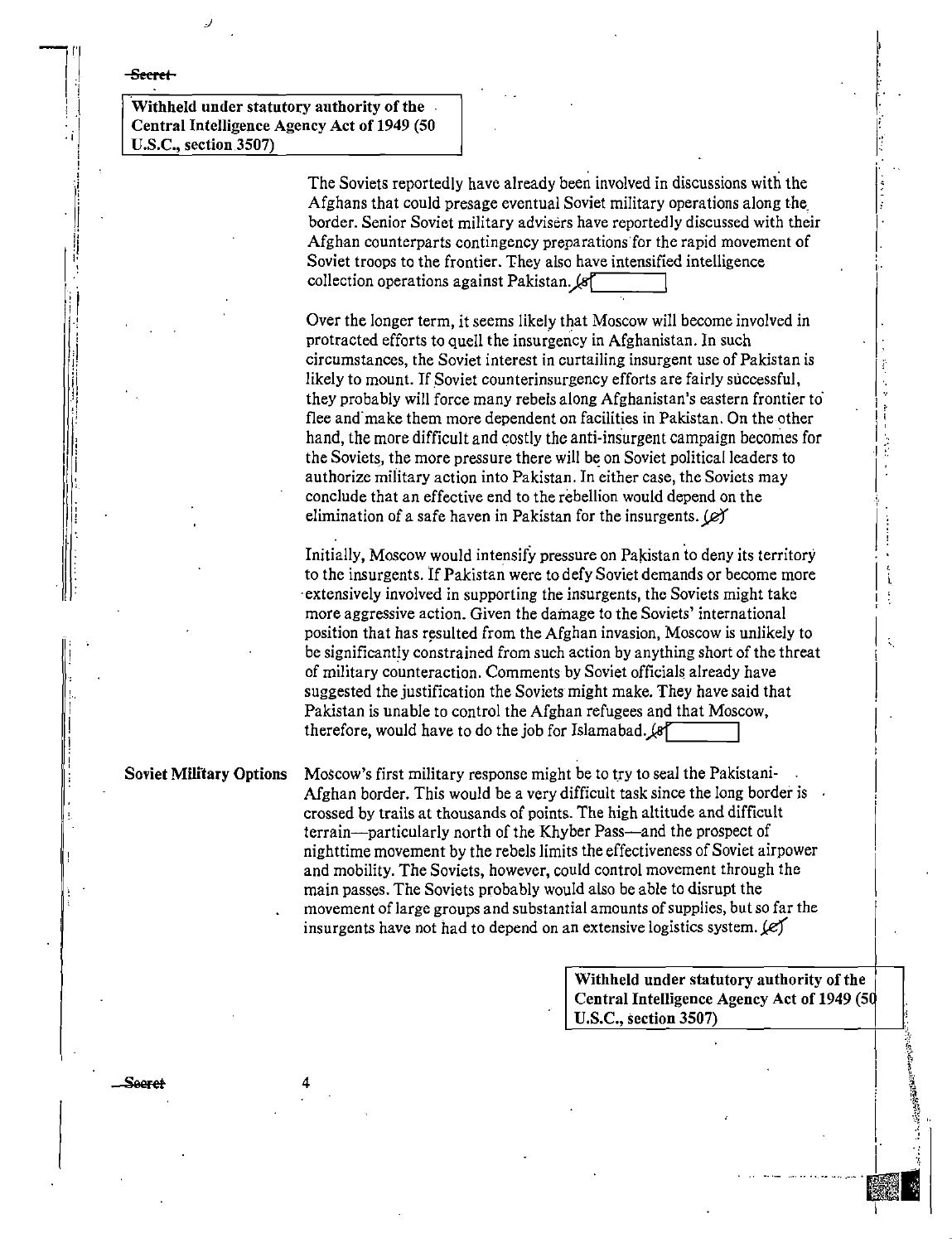'<br>I  $\mathbf{I}$ I

'<br>İ

·

**Illiana** 

|<br>|<br>|-

I

I

If the Soviets moved against the insurgents in Pakistan, they would have several options:

- Moscow could use Afghan forces against Pakistan in the hope of forestalling sharp international reaction. In view of the growing ineffec tiveness of the Afghan military, such a course would seem to offer little hope of disrupting the insurgents.
- The Soviets could relax restrictions on their forces aimed at preventing violations of the border. Under such a policy some border violations would · be inevitable but probably not serious enough to lead to a confrontation with Pakistan. This most likely would do no more than make it marginally easier for the Soviets to deal with insurgents on the Afghan side of the border. border. <u>1986 - 1986 - 1986 - 1986 - 1987 - 1988 - 1988 - 1988 - 1988 - 1988 - 1988 - 1988 - 1988 - 1988 - 19</u>
- The USSR could allow hot pursuit of rebel bands. More serious border violations would result, and the chances of clashes with Pakistani troops would increase. Nevertheless, depending on the size and depth of Soviet penetrations, Islamabad might try to avoid a response as long as possible, perhaps until it was clear that the penetrations were deliberate policy and became widely known in Pakistan.
- Moscow could raid rebel camps in Pakistan, either on the ground or by air. Because the camps are small and dispersed, such raids would have little effect on rebel capabilities, but they would increase the risk of a response from Pakistan. Pakistan would almost certainly appeal to the United States and China for assistance.
- Soviet forces could attack Pakistani facilities—for example, tribal gun factories or even Pakistani military installations. Islamabad would have! difficulty regarding raids of this type as anything but an act of war. Any government that failed to react strongly would face.severe domestic criticism and might fall. Moscow would be unlikely to risk such action unless it was confident Pakistan could not count on outside help. In such circumstances, Pakistan might have no choice but to give in to Soviet pressure.  $\ell$ e)

5 **Seeret** 

0 •• M 0 ····---·......-......-M-OMO,MO~OO \_\_\_ - 0 .- 00 0 o0

he :heir . of

in

is

·to :r 'or